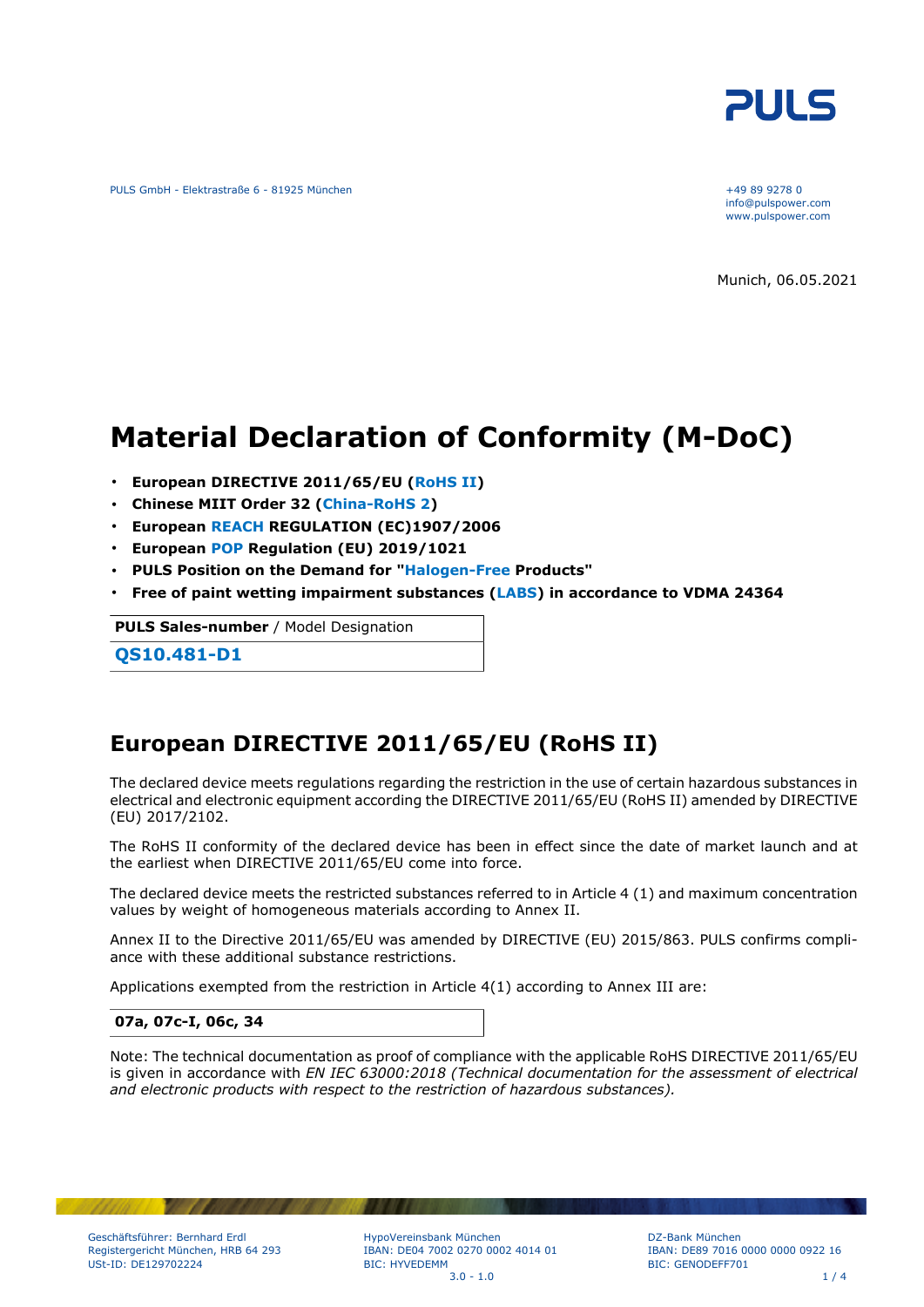## **Chinese MIIT Order 32 (China-RoHS 2)**

The declared device meets the Measures for Restriction of the Use of Hazardous Substances in Electrical & Electronic Products Order No. 32 (China-RoHS II) of the Chinese Ministry of Industry and Information Technology (MIIT).

Hazardous Substance Control Table in compliance with Chinese SJ/T11364-2014 for the declared device.

|                                                                                                                                                                                                                                                                                                                          | 有毒有害物质或元素<br><b>Toxic or hazardous Substances and Elements</b> |                      |                        |                                            |                                                |                                                        |  |
|--------------------------------------------------------------------------------------------------------------------------------------------------------------------------------------------------------------------------------------------------------------------------------------------------------------------------|----------------------------------------------------------------|----------------------|------------------------|--------------------------------------------|------------------------------------------------|--------------------------------------------------------|--|
| 部件名称<br><b>Part Name</b>                                                                                                                                                                                                                                                                                                 | 铅<br>Lead (Pb)                                                 | 汞<br>Mercury<br>(Hg) | 镉<br>Cadmi-<br>um (Cd) | 六价铬<br>Hexavalent<br>Chromium<br>(Cr (VI)) | 多溴联苯<br>Polybrominat-<br>ed biphenyls<br>(PBB) | 多溴二苯醚<br>Polybrominat-<br>ed diphenyl<br>ethers (PBDE) |  |
| <b>Printed Circuit</b><br><b>Boards</b><br><b>Assemblies</b>                                                                                                                                                                                                                                                             | X                                                              | O                    | O                      | O                                          | O                                              | $\circ$                                                |  |
| <b>Housing Body</b>                                                                                                                                                                                                                                                                                                      | $\Omega$                                                       | O                    | $\Omega$               | $\Omega$                                   | $\circ$                                        | $\Omega$                                               |  |
| <b>Housing Cover</b>                                                                                                                                                                                                                                                                                                     | O                                                              | O                    | O                      | $\Omega$                                   | O                                              | $\circ$                                                |  |
| <b>Terminals</b>                                                                                                                                                                                                                                                                                                         | O                                                              | O                    | O                      | O                                          | O                                              | 0                                                      |  |
| <b>Labels</b>                                                                                                                                                                                                                                                                                                            | O                                                              | O                    | O                      | O                                          | O                                              | $\circ$                                                |  |
| <b>DIN-Rail-Holder</b>                                                                                                                                                                                                                                                                                                   | $\Omega$                                                       | O                    | $\Omega$               | $\Omega$                                   | O                                              | $\Omega$                                               |  |
| <b>DIN-Rail-Slider</b>                                                                                                                                                                                                                                                                                                   | O                                                              | O                    | O                      | O                                          | O                                              | O                                                      |  |
| O: 表示该有毒有害物质在该部件所有均质材料中的含量均在GB/T 26572规定的限量要求以下<br>O: Indicates the toxic or hazardous substance contained in all of the homogeneous materials for this<br>part is within the limit requirement in GB/T 26572.                                                                                                           |                                                                |                      |                        |                                            |                                                |                                                        |  |
| X: 表示该有毒有害物质至少在该部件的某一均质材料中的含量超出GB/T 26572规定的限量要求。 X: Indicates the<br>toxic or hazardous substance contained in at least one of the homogeneous<br>materials used for this part is outside the limit requirement in GB/T 26572                                                                                           |                                                                |                      |                        |                                            |                                                |                                                        |  |
| 环保期限(EFUP )的产品及其部件是每个列出的符号,除非另有标明。使用期限只适用于产品在产品手册中规定的条<br>件下工作<br>The Environmentally Friendly Period (EFUP) for the product and its parts are per the symbol listed, un-<br>less otherwise marked. The Period of use is valid only when the product is operated within the<br>conditions defined in the product manual. |                                                                |                      |                        |                                            |                                                |                                                        |  |

The EFUP of the declared device is 25 years. The unit is marked with following EFUP symbol:



## **European REACH Regulation (EC) 1907/2006**

As a manufacturer of electronic power supplies, PULS GmbH is a "downstream user" with regards to the Regulation for the Registration, Evaluation, Authorisation and Restriction of Chemicals (REACH). Therefore, PULS is providing information only on non-chemical articles (products). In principle, PULS GmbH is not subject to any obligation to register or to compile material safety data sheets.

PULS hereby confirms that its electronic power supplies comply with the legal obligations regarding Article 33 and the restrictions outlined in Annex XVII of the European REACH Regulation 1907/2006 which came into force on 01.06.2007.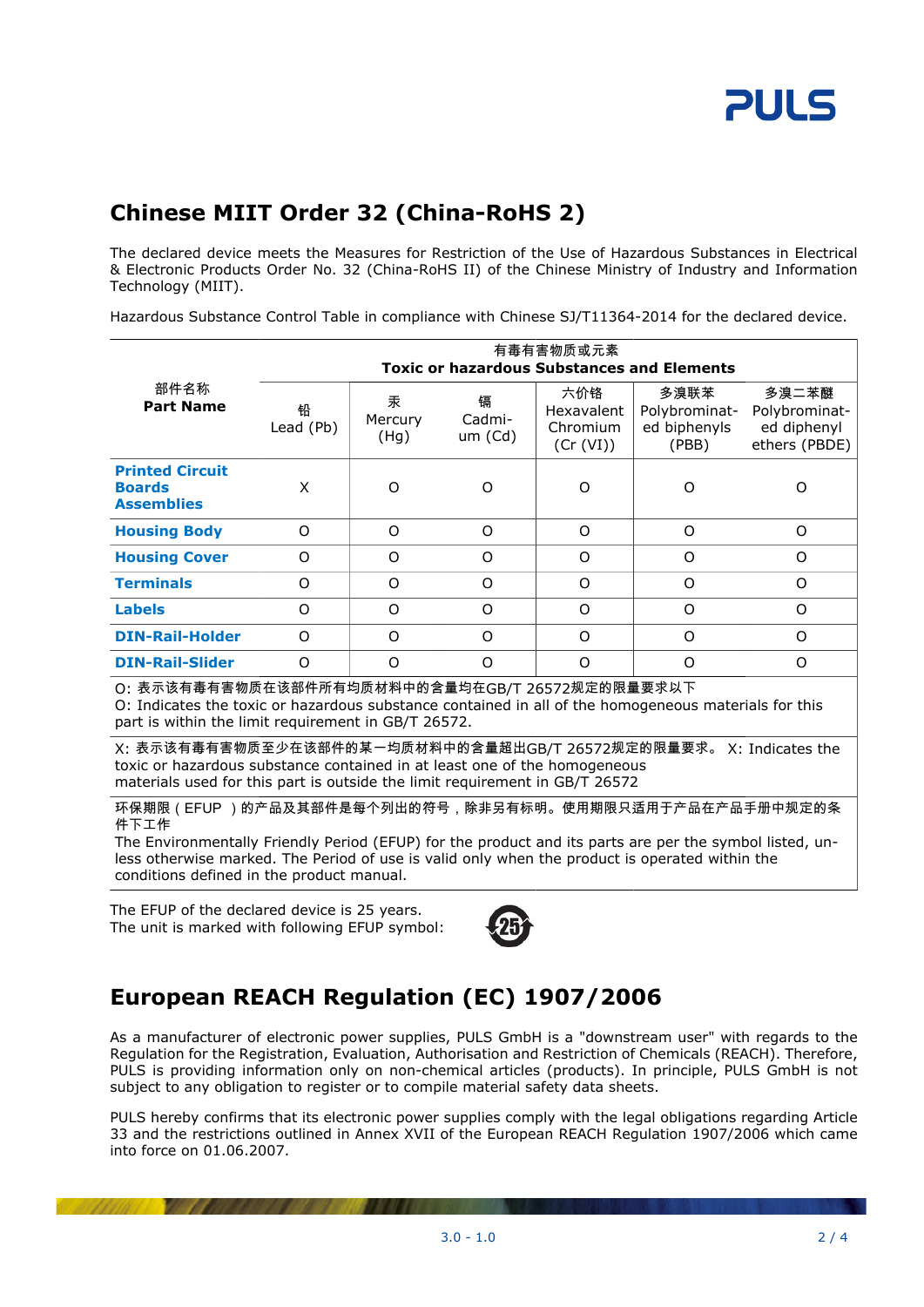

PULS and its suppliers will continuously review the actual ECHA "Candidate List" for additions and updates and act accordingly in compliance with REACH regulations. The actual candidate list is provided on the European Chemicals Agency website at:

<https://echa.europa.eu/candidate-list-table>

The information requirement of REACH Article 33 is met by considering the ECJ-Judgment (Case C-106/14) for calculating the SVHC content in articles.

The SVHC weight calculation is done in recommendation according to the - ECHA Guidance on requirements for substances in articles.

Within PULS supply chain the company received the following REACH Article 33 information that the declared device contains component(s) with the following SVHC (Article 59) listed substances >0.1% by weight.

| <b>Article Group</b>    | SVHC listed substances $> 0.1$ % by weight / EC / CAS |
|-------------------------|-------------------------------------------------------|
| Electronic Component(s) | Lead / 231-100-4 / 7439-92-1                          |
| <b>SCIP-ID</b>          | 5771985c-ab65-4ae8-9431-4e6ff64fe4b3                  |

From PULS supply chain there is currently no information that material safety data sheets must be made available for the declared device.

PULS will replace SVHC listed substances with alternative solutions as far as is technically and economically feasible.

Note: The technical documentation as proof of compliance with the applicable REACH Regulation 1907/2006 is given in accordance with *EN IEC 63000:2018 (Technical documentation for the assessment of electrical and electronic products with respect to the restriction of hazardous substances).*

## **European POP Regulation (EU) 2019/1021**

PULS confirms the Regulation (EU) 2019/1021 of the European Parliament and of the Council of 20 June 2019 on persistent organic pollutants (POP).

For the declared device there is to-date no evidence within our supply chain that:

- our products contain articles with prohibited substances from Annex I of POP regulation.
- there is any use of exemption from control measures acc. Article 4 (see additionally Annex I) of POP regulation.

Note: The technical documentation as proof of compliance with the applicable POP Regulation (EU) 2019/1021 is given in accordance with *EN IEC 63000:2018 (Technical documentation for the assessment of electrical and electronic products with respect to the restriction of hazardous substances).*

### **Demand for "Halogen-Free Products"**

Concerning the requirement for halogen-free design of products, PULS GmbH aligns with the ZVEI Positioning Paper detailing the Demand for "Halogen-Free Products" in the Electrical and Electronics Industry (Edition: Oct. 2010).

Based on the above-mentioned paper, PULS issued the following "Halogen-free" affirmations regarding materials contained in the declared device: